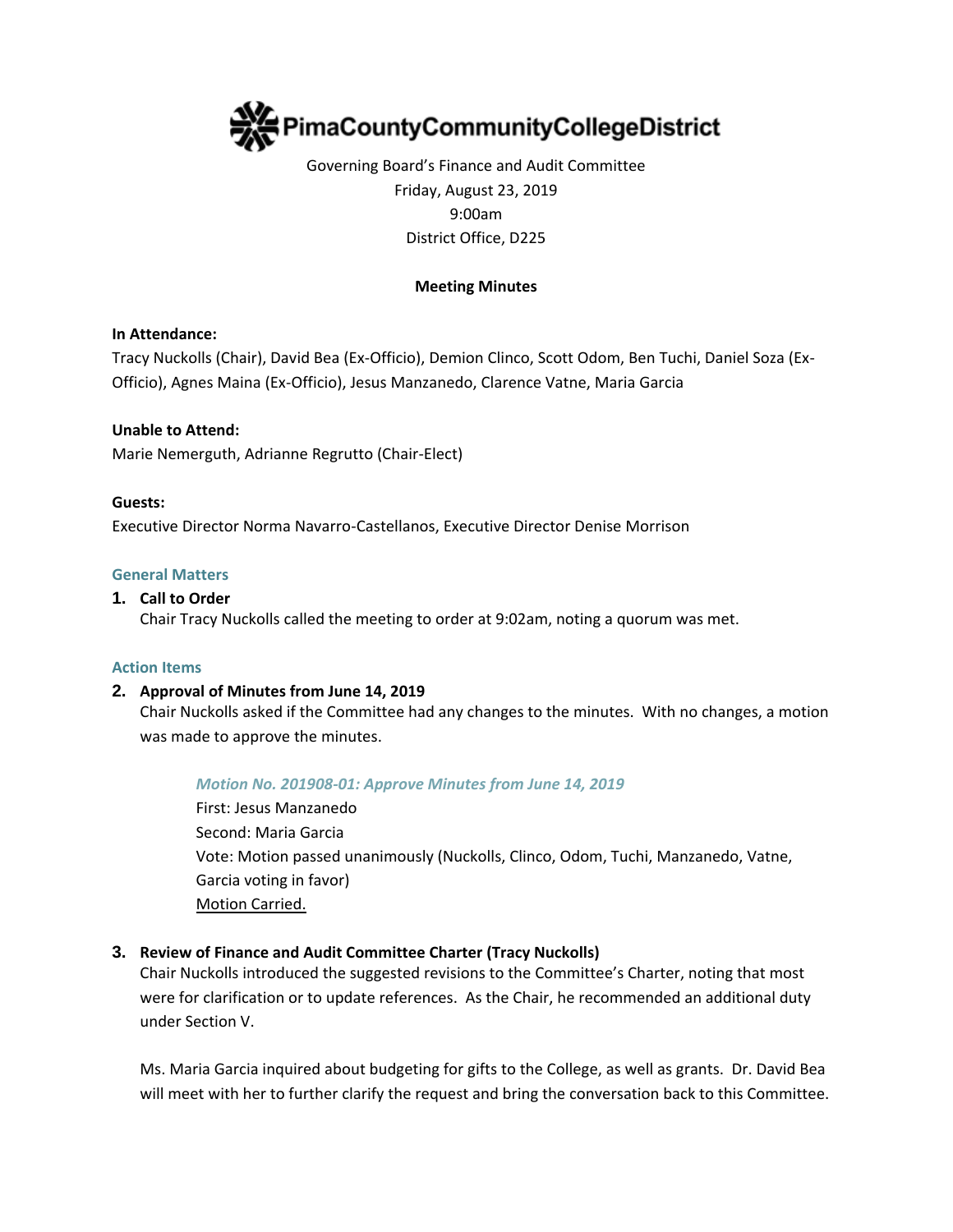Mr. Scott Odom noted that the review of the Charter was a good reminder of the purpose of this Committee. It was requested for the Internal Auditor to have a regular presence.

# *Motion No. 201908-02: Amendments to Finance and Audit Committee Charter* First: Jesus Manzanedo Second: Scott Odom Vote: Motion passed unanimously (Nuckolls, Clinco, Odom, Tuchi, Manzanedo, Vatne, Garcia voting in favor) Motion Carried.

The amendments will be presented to the Governing Board for review and approval at their September 11, 2019 meeting.

# **Reports and Feedback**

# **4. Enterprise Risk Management and Compliance (Jeff Silvyn)**

Due to unexpected circumstances, General Counsel Jeff Silvyn was not in attendance. Dr. Bea provided an overview of the approach to enterprise risk management. There will be a Director of Enterprise Risk Management (ERM), who will likely report to the Chief of Staff; two other positions will be added over time (a risk manager/insurance position, and a compliance manager), and ERM will work with the Internal Auditor.

Mr. Jesus Manzanedo stated this approach would require the College to determine its appetite for risk. Dr. Bea asked for the Committee's view on risk. Mr. Manzanedo gave an overview, touching on investments, students, academics, and other areas. Mr. Demion Clinco asked for some examples of how Mr. Manzanedo drew these conclusions, and Chair Nuckolls stated there is often a disconnect between ERM and the nimbleness required for implementing strategic plans. Chair Nuckolls noted that the Board would need to support the ERM approach to be successful.

Mr. Clinco noted that laying the ERM framework on top of academic programming might be difficult.

Mr. Ben Tuchi stated the risk of failure may be a component of the enrollment decline, and the ERM will need to reflect the highest levels at the College. Mr. Nuckolls encouraged the College to be creative and flexible with the job description, aligning it with positions at other institutions as well as the appropriate classification and compensation.

Mr. Clarence Vatne noted the importance of the Governing Board and the Chancellor being clear to staff about direction, decision-making, and goals. The Committee continued with a conversation about marketing, enrollment, and selling the success of the College.

# **5. Financial Aid Update (Norma Navarro-Castellanos)**

Ms. Norma Navarro-Castellanos, Executive Director of Financial Aid, joined to discuss recent actions. She began with an overview of Title IV program administration and the College's status as a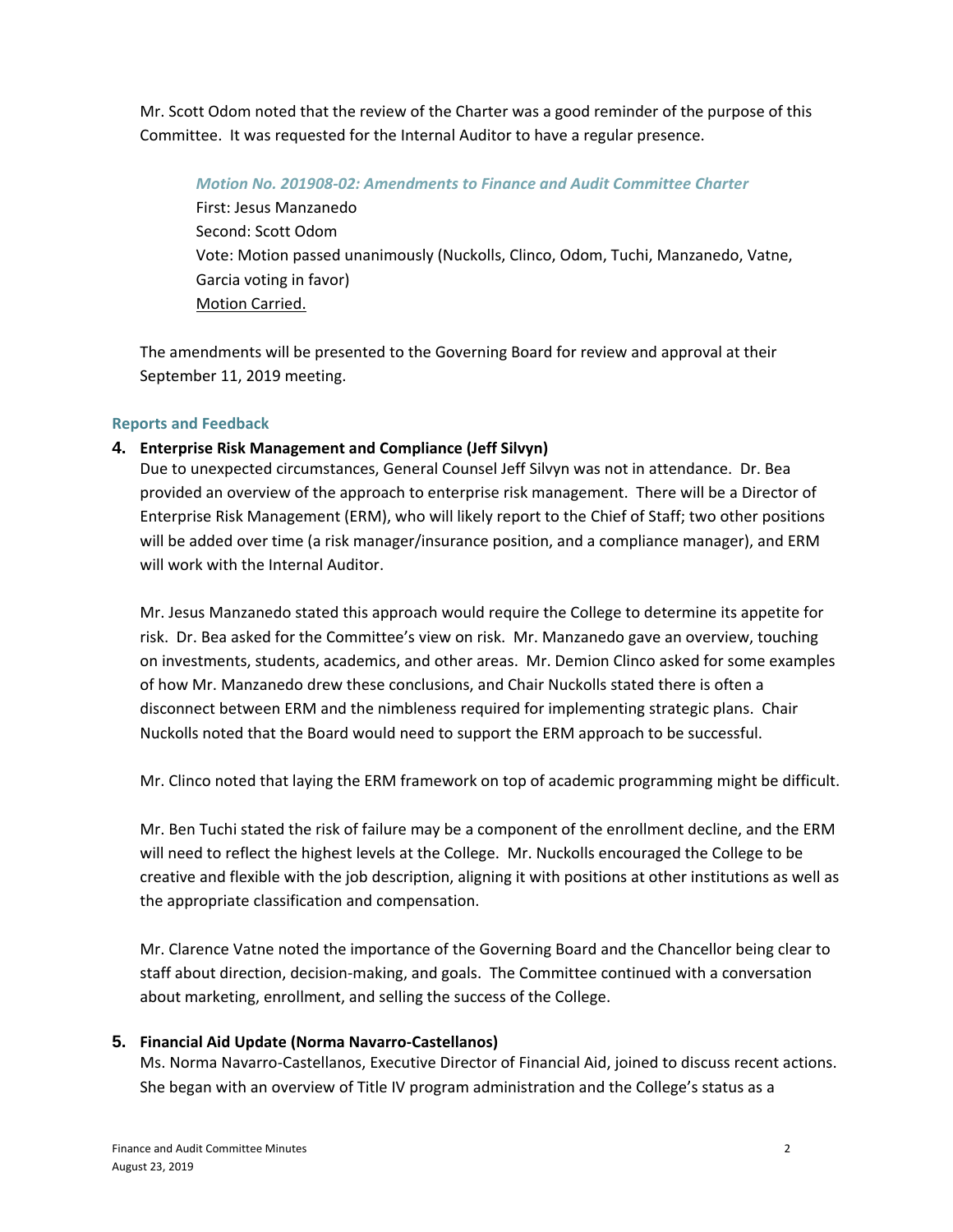Minority-Serving and Under-Resourced Schools Division (MSURSD). MSURSD provides wraparound services to the College.

In 2016, the College self-identified two locations approved through Department of Education (DOE) but not with the Higher Learning Commission as a potential issue for financial aid. After review, the total bill to the College was just under \$147,000 to reimburse for aid that should not have been awarded (since the programs were not approved for those locations). The review for the two locations is officially closed. The Department of Education has also fully certified the College for Title IV. This will allow the College to have more expediency in approval of new programs of study to be eligible for Financial Aid, improve student experiences, and allow for timelier reporting.

Chair Nuckolls inquired about process improvements to ensure there are no further issues with approval of locations. Ms. Navarro-Castellanos discussed the process improvements in place, which include workflows, collaboration across departments, documented processes, and succession planning.

Ms. Garcia inquired about return of Title IV, as well as education for students on the topic. Ms. Navarro-Castellanos described the calculation processes, as well as the communications and orientations available for students.

Mr. Clinco asked about the possibility of default rates increasing if there is another recession. Ms. Navarro-Castellanos described the DOE's possible actions if the College's default rate increases. As part of the MSURSD visit, the College will be developing a task force to review default rates and develop a cohort default plan. Nationally, PCC ranks slightly lower than the default rate when compared to other community colleges. If the College had a default rate under 10%, it could distribute student loans at the start of the semester, as opposed to the current process of two disbursements and a waiting period for new recipients.

Mr. Clinco noted at the national level, there is a push with the reauthorization of the Higher Education Act to add liability to the College for Title IV. Mr. Vatne inquired about the use of Title IV for paying for developmental educational, and Ms. Navarro-Castellanos described the criteria.

## **6. Employee Service Center Update (Denise Morrison)**

Dr. Bea introduced Ms. Denise Morrison, Executive Director of Employee Service Center (ESC), who oversees payroll, benefits, and job entry. She started at the College in May and is getting an idea of the strengths and areas for improvement in her department.

TeamDynamix will be implemented as a ticketing system to track issues and develop metrics so improvements can be made. Customer service is critical, and Ms. Morrison wants to ensure all follow-up is happening. The other major improvement planned is to transition from manual job entry processes to a system fully utilizing Banner, therefore reducing data entry and errors. The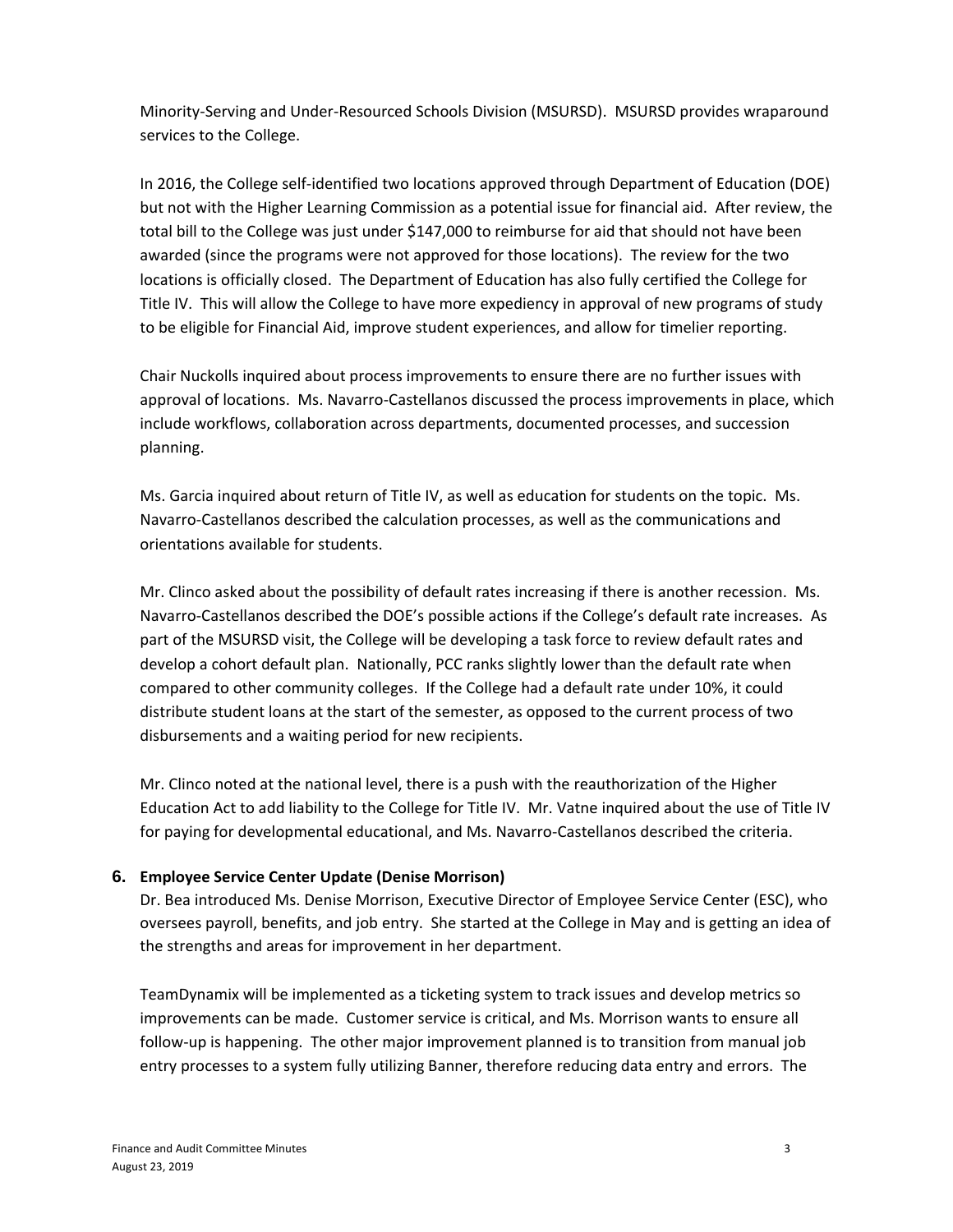reduced data entry will require a new level of quality control and ensure better administration of benefits and payroll.

Chair Nuckolls inquired about the level of staffing in the ESC. She currently has 12 staff in the department, and she is recruiting for a Wellness Program Manager.

Ms. Morrison provided an update on the audit finding related to supervisors not approving timesheets. Now, if the ESC creates an override to provide an approval in alignment with the payroll deadline, the supervisor is sent an electronic request to acknowledge the time. The implementation of the new process is backdated to the start of the fiscal year.

Accountability is still a challenge, and the new performance management policies should help support better supervisory skills sets. Ms. Garcia noted the importance of a clear process to follow and the clarity it will provide. Mr. Clinco asked for a report back on the status of the supervisors that are not approving. Mr. Daniel Soza noted the importance of changing the internal language to be clear about compliance issues and the implications.

Mr. Soza will be presenting to the Deputies Group the Notice of Transaction Review. The review will provide better documentation of compliance processes and incorporates both the staff person and their supervisor. Mr. Manzanedo supports this idea, and Mr. Soza will bring the final document to this Committee.

## **7. Discuss Vacant Seat on Finance and Audit Committee (Tracy Nuckolls)**

Chair Nuckolls asked the Committee to think about the skill sets that can be added by filling the vacant seat. One suggestion is to look for someone connected to the community via nonprofits through the lens of finance.

## **8. RFP for PCC's Investment Firm (Daniel Soza, Agnes Maina)**

The College's current agreement for an investment services firm is in its final year, and Ms. Agnes Maina is preparing to lead a request for proposals process. Mr. Tuchi and Mr. Odom are interested in participating on the selection committee; Ms. Maina will also contact Ms. Regrutto. In preparation for the solicitation, this Committee has already provided input on a draft request for proposals.

## **9. CFO Update (David Bea)**

Dr. Bea noted the inclusion in the meeting materials of a report to the Joint Committee on Capital Review, which describes the status of the College's revenue bond projects. Mr. Vatne expressed appreciation for the update.

The other topics were not discussed due to evacuation of the building.